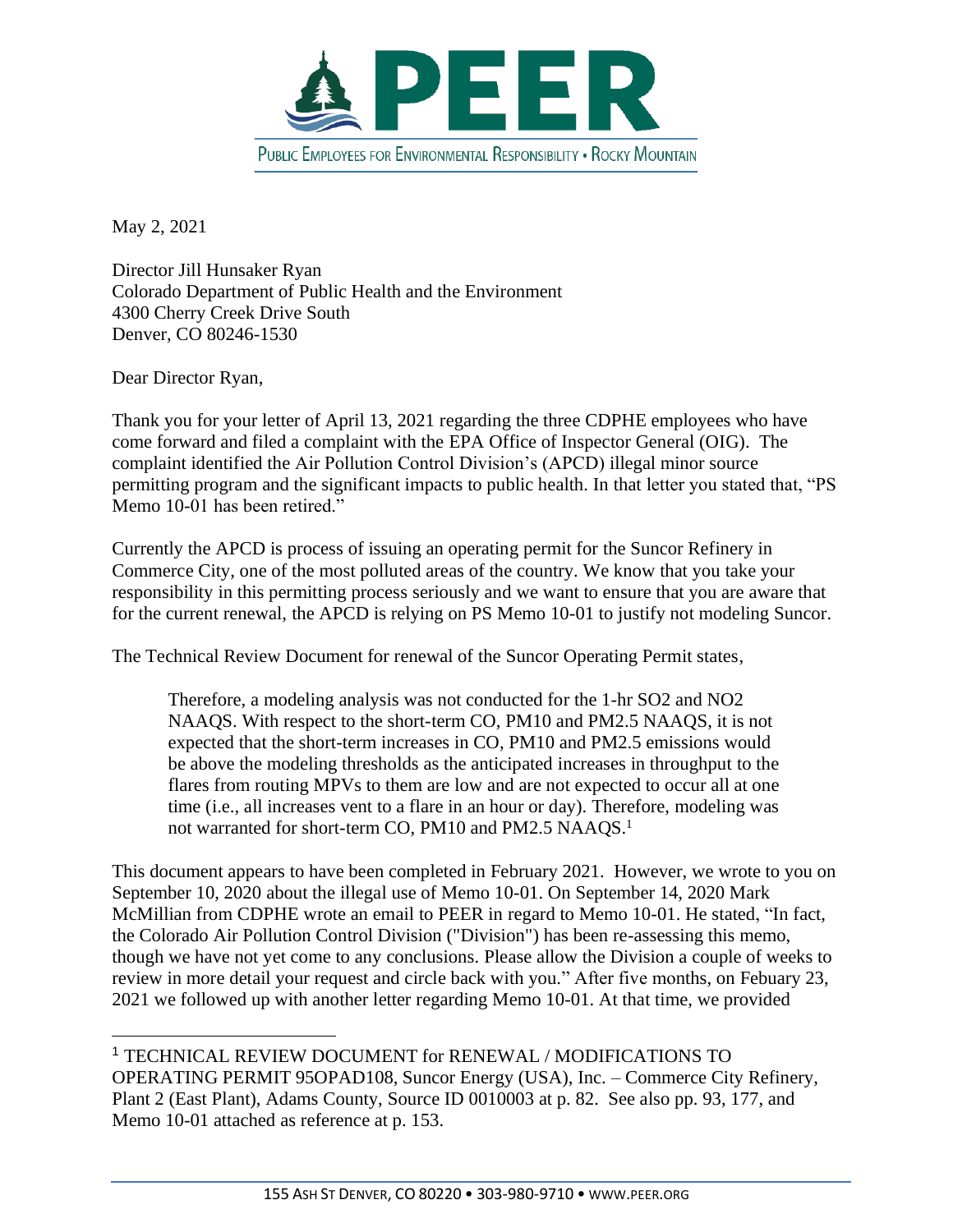results of a facility that was modeled privately to demonstrate how CDPHE by relying on Memo 10-01, can grant a permit even though the facility emissions violate the NAAQS. That is all to say, that the CDPHE was aware of the illegalities of Memo 10-01 at the time that the Technical Review Document for Suncor Refinery was prepared.

Regardless, the APCD should revise the Suncor Refinery Technical Review Document now that Memo 10-01 is no longer valid. It would be highly irresponsible to rely on a discredited rule to evaluate a permit that will impact a community already experiencing so many sources of pollution.

The APCD has a history of ignoring the environmental justice issues in Commerce City. After filing the OIG complaint, we were contacted by former employees from the APCD who informed us about illegalities in the Cherokee operating permit. The Cherokee power plant is just two miles from the Suncor Refinery in Commerce City. It was granted a permit without modeling despite the fact that the Modeling Unit raised multiple red flags about the permitting process. See the attached notes to the Cherokee power plant permit. In this chain of emails, the experts specifically cite the environmental justice issues as a reason to require modeling for the permit, yet management chose to ignore them.

The nearby residents of Commerce City are impacted by the combined effect of all the emission sources in the area, not just by Suncor or by the Cherokee power plant alone. By assessing each of these facility's emissions separately, as if they exist in isolation, and then exempting each of them from complying with the NAAQS, CDPHE is ignoring the science behind air pollution dispersion and is perpetuating environmental injustice. An adequate science-based NAAQS impact analysis would involve modeling the Suncor refinery along with the Cherokee power plant and other relevant sources in the area, and not just the dogmatic use of a 40 tpy annual emissions threshold that has been proven to be ineffective to protect the hourly NAAQS.

Additionally, we wanted to let you know that a sixth public employee has come to PEER in support of the complaint to the Office of Inspector General.

We believe that an investigation by the Office of Inspector General and a Special Assistant to the Attorneys General will go a long way to restoring public trust in the agency. A transparent, comprehensive and accurate permitting process for Suncor Refinery is essential.

We note that in your letter your office stated that you hoped to respond to us within 30 days of our April 13, 2021 letter. We look forward to hearing more details on the CDPHE approach to address the concerns of the public.

Sincerely,

Chandra Rosenthal Rocky Mountain Director

Kevin Bell Staff Attorney